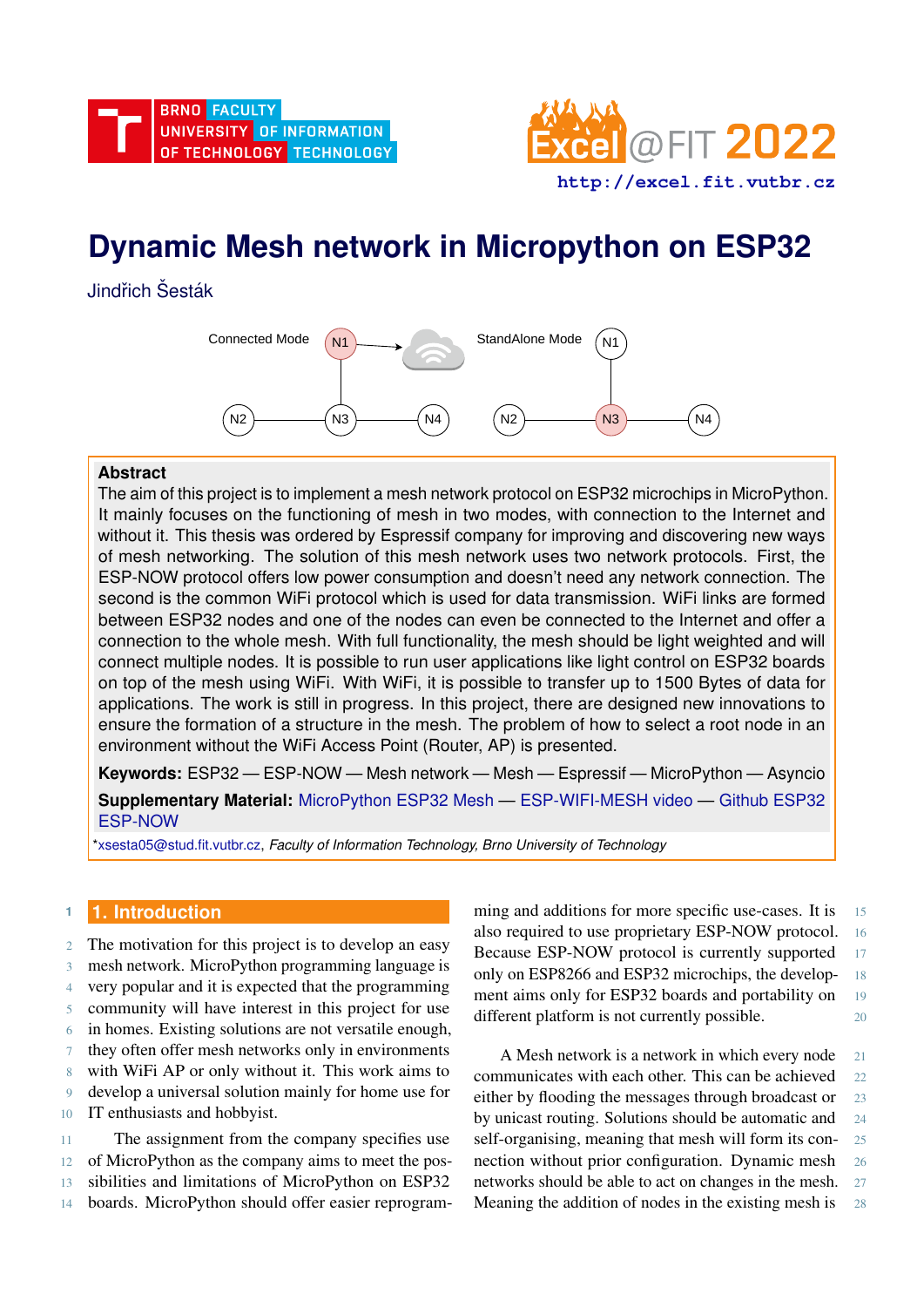possible and the mesh will reorganise on node failures, which is called self-healing. A Mesh network that routes the traffic needs a root node, which manages the mesh and is often connected to the Internet.

 Right now, there are three mesh network solutions working on microcontrollers ESP32 [\[1\]](#page-5-0). First, ESP Bluetooth Low Energy Mesh is based on Bluetooth technology. In this mesh, nodes are connected to as many as they possibly can. The mesh is without any structure and uses flooding as the only way of transmit- ting messages. PainlessMesh is a library in C language that offers small and fast deployment of the mesh using a WiFi interface. Nodes form a structure therefore this mesh is not fully connected therefore routing to reduce the number of packets is used. The third solution is ESP-WIFI-MESH, which also uses a WiFi interface in mesh and routes packets. This solution is more reliable and faster. These solutions are described in detail in section [2.](#page-1-0)

 Our solution uses a combination of two technolo- gies. ESP-NOW protocol [\[2\]](#page-5-1) is used to collect informa- tion about nodes in the mesh. Prior to WiFi connection and transmitting of data, the mesh is formed based on the collected information from ESP-NOW. The mesh requires a root node. After the root node is elected, it manages and directs the further forming of the mesh. In the process of formation, nodes connect to each other through mentioned WiFi. Node is connected to only a subset of nodes it sees and the aim is to form connections with nodes with the best signal.

 This project brings another solution in mesh net- works using affordable ESP32 microcontrollers. With the use of MicroPython, it aims to become more popu- lar for community projects and spread to more users. A new way of forming the mesh is presented. Addi- tionally, this solution can work either with connection to the Internet or without it, while there is no need for manual reconfiguration. The mesh is formed without any prior setup except key credentials.

#### <span id="page-1-0"></span>**<sup>68</sup> 2. Previous works**

 Programmers from Espressif company have already been working on mesh networks using ESP32 micro- controllers and they have come up with three official solutions. The ESP Bluetooth Low Energy MESH [\[3\]](#page-6-0)[\[4\]](#page-6-1) is

 optimised for large scale networks. Bluetooth stan- dard offers connectivity to many different devices with different Bluetooth versions. The use of Bluetooth in- terface keeps the WiFi Station interface free to connect to the WiFi AP, however, they cannot be Access Points

<span id="page-1-1"></span>

**Figure 1.** ESP32 microcontroller has two independent WiFi interfaces. Nodes can combine these two interface to create network structure or hierarchy.

mesh while still being connected to the Internet, while 80 the mesh as a whole is not connected. The mesh is not 81 structured and there is no root node and messages are 82 broadcasted to everyone. A special node called Relays 83 can forward and broadcast messages further to the dis- 84 tant nodes. There is a need of provisioning the node 85 with the credentials, which is done by smartphone with  $86$ a mobile application. The provisioning is needed to  $87$ perform on each node. 88

The PainlessMesh library  $[5]$  written in C++ pro- 89 vides an easy solution for small mesh network projects. 90 It uses both WiFi interfaces, Access Point and Station 91 mode. Nodes can connect to other nodes' Access Point 92 interface while still acting as Access Point for other 93 nodes as shown in figure [1,](#page-1-1) therefore creating a star 94 or tree-like structure. It is ensured that there are no 95 loops in the structure. Nodes exchange topology in- 96 formation with each other hence every node knows 97 the whole topology. All nodes are equal in this mesh 98 and have the same information. As nodes connect to 99 the Access Point interface with the best RSSI signal 100 there is no need for the root node, but it is allowed 101 and recommended to manually set the root in the mesh. 102 Not setting the root node can lead to a bad topology 103 and can lead to the creation of several small and iso- 104 lated meshes like in figure [2.](#page-2-0) However, PainlessMesh 105 cannot form a connection to the outside network like 106 the Internet, because it is not known which node is to 107 become the first node that has no upstream connection 108 and therefore it is not known which node has a free 109 Station interface. Messages are in JSON format for 110 better human readability and clarity.

The third solution is the ESP-WIFI-MESH [\[6\]](#page-6-3) 112 project built on top of WiFi protocol while nodes use 113

79 themselves. This means that the node can be part of the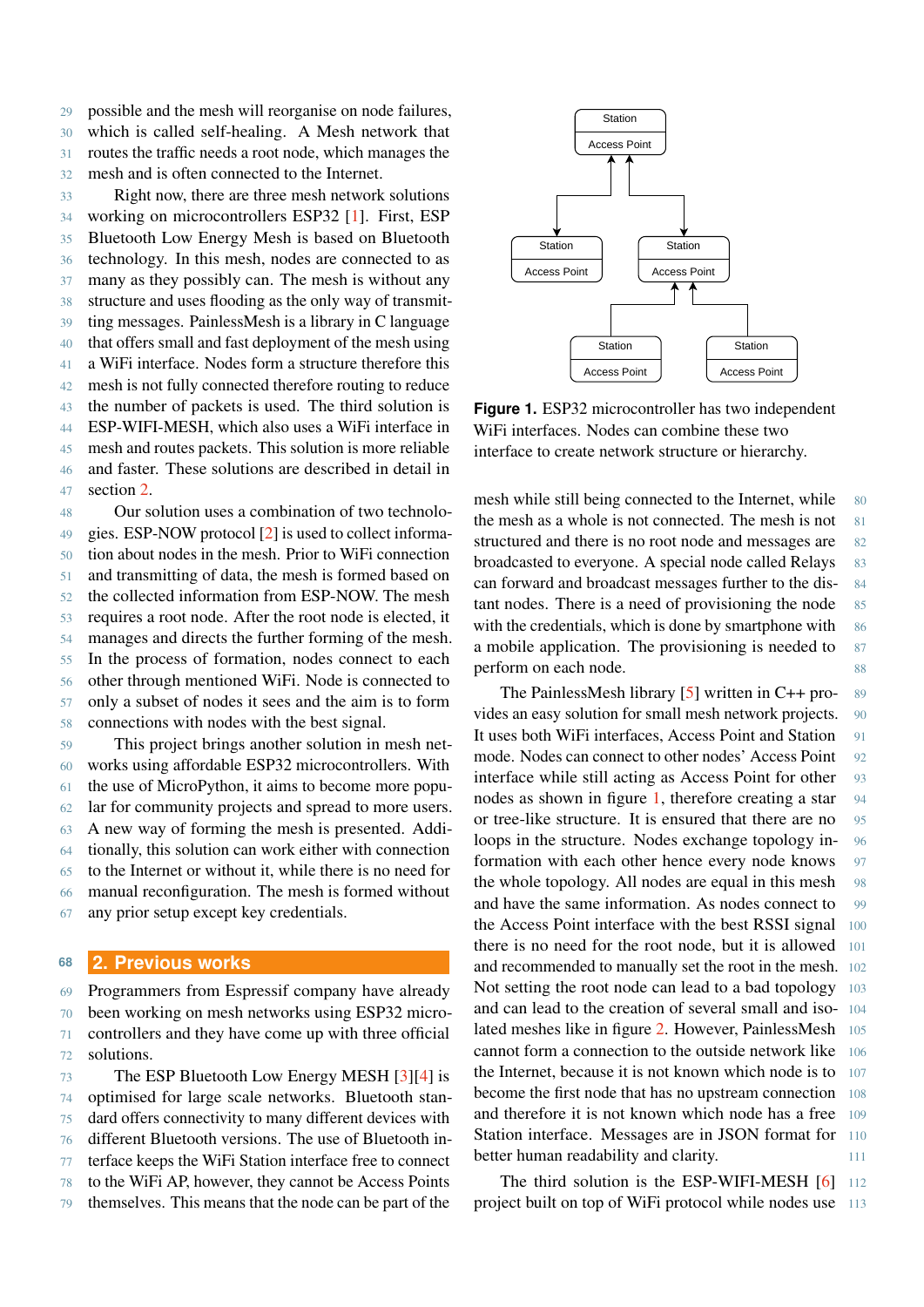<span id="page-2-0"></span>

**Figure 2.** PainlessMesh with automatic root election can cause inconvenience mesh topology. It can lead to creation of several independent meshes, which is not desirable.

 both WiFi interfaces same as in the PainlessMesh so- lution. But this solution requires the presence of WiFi AP in the range of at least one node because this pro- tocol is used to offer Internet connections for the re- mote nodes outside the range of WiFi AP. Based on the strength of the signal RSSI to the WiFi AP, the root node is selected or it can be set manually. Only the root is connected to the WiFi AP while it offers a WiFi connection to the other (child) nodes and thus enlarges the Internet connection to the other nodes. The mesh forms a tree structure in which nodes are not equal. Nodes higher in hierarchy knows more about the topology than the leaf nodes with the root node that knows the exact whole topology. Nodes use routing of messages, therefore, reducing the load on the network. Nodes connect to the parent nodes based on two con- ditions. Firstly node takes into consideration the depth of the possible parent and chooses the shallowest one, which reduces the depth of a tree. Secondly, it chooses parents with the fewest child nodes already connected, aiming to more balanced trees.

# **3. Proposed Mesh network using ESP-NOW and WiFi 135**

 The goal is to create one mesh protocol that can func- tion in two modes autonomously, connected to the WiFi AP and stand-alone without the Internet connec- tion. This versatile approach is lacking in existing solutions. As for any mesh network, it should im- plement self-healing and self-organising features for autonomous functioning.

 For a collection of information about nodes and for adding nodes into the mesh network, the propri- etary ESP-NOW protocol is used. This protocol is built on top of IEEE 802.11 Management Frames. For topology updates and application data transmitting, a common WiFi protocol is used. This means that for periodic messages the mesh uses low power protocol ESP-NOW and for bigger data transmitting the WiFi is used. With these two wireless protocols, the mesh uses both broadcast flooding in ESP-NOW and unicast routing for WiFi.



**Figure 3.** Mesh Protected Setup (MPS) for exchanging security key for message signing uses broadcast for registering a peer. Secure key is transfered via ciphered unicast. After this exchange new node can participate in mesh.

For easy and not time demanding provisioning of 154 nodes, we proposed the Mesh Protected Setup (MPS) 155 method of adding nodes to already installed mesh. 156 There is still a need to manually set the key creden- 157 tials for message signing and encryption but only on 158 the first node. The addition of nodes to the mesh is 159 done by pressing the button on ESP32 boards. Using 160 handshake both new node and node with credentials 161 register each other with predefined LMK security key 162 for encryption in ESP-NOW protocol and securely ex- 163 change key credentials. They are registered only for 164 this exchange process due to the limit of registered 165 devices, therefore one node in mesh can one by one 166 send credentials all the other nodes. The message is 167 considered valid and accepted for further processing 168 if and only the HMAC [\[7\]](#page-6-4) hash signed with received 169 key credentials matches. Otherwise, messages are 170 dropped. 171

Nodes with key credentials send periodic updates 172 through broadcast. Receiving nodes update their node 173 database and retransmit these advertisements. This 174 way nodes collect information about all the nodes with 175 credentials, ergo nodes in the mesh. If nodes didn't 176 receive advertisements about certain nodes for some 177 amount of time, it considers him disconnected and 178 wipes out the record from the database. The ESP- 179 NOW protocol needs a WiFi interface to be active, 180 because of that nodes can see WiFi AP interfaces net- 181 works of other nodes. A node can compare these WiFi 182 networks it sees with his database of nodes and from 183 the subset where MAC addresses match it can compute 184 the strength of the signal to his neighbours. It also sees 185 the WiFi Access Point of the router with an Internet 186 connection and RSSI signal to it. Based on these two 187 values, the root is elected. The root is the one with the 188 best signal to WiFi AP router similar to the ESP-WIFI- 189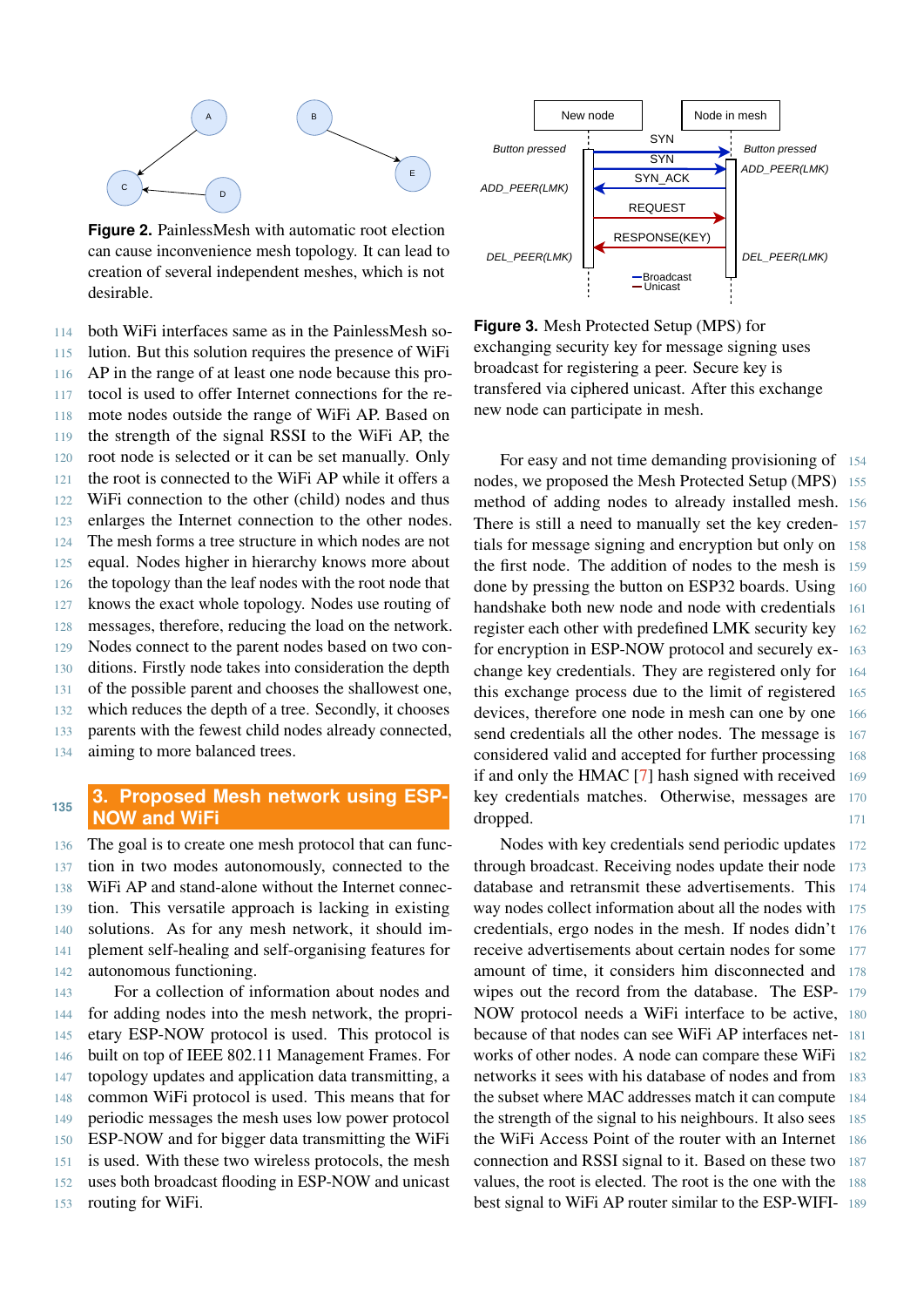MESH solution mentioned earlier. But when there is no WiFi Access Point presented in the environment, it doesn't take it into the account. Instead, it elects root based on the signal to its neighbours. We can assume, that this value represents the centrality of the node, how much in the centre of the mesh is it. A node that sees only one neighbour would not be a good root. Instead, a node most in the centre of the mesh is selected.

199 After the root node is elected he became the moder- ator of the mesh. It sends to the close neighbours with good signal credentials and they connect to its WiFi AP interface, therefore becoming its child nodes. After that, the root node and the child node communicate via WiFi protocol while still advertising in ESP-NOW. Then the child nodes report to the root node about their close neighbours with a request to claim them as their child nodes. The root node collects these re- quests from all the child nodes and allows the node with the best connection to claim a new node as its own. In the same spirit, the formation of tree structure continues completing the process of self-organising. The root node also sends periodic topology updates to everyone in the structure, thus every node knows exactly where in topology it stands. When some node is detected inactive through the loss of its WiFi signal, it is considered a failed node. Every node in topology is informed about this fail down and descendants of this failed node can see that their connection is lost. They disconnect from it and wait for another node in topology to claim them, thus ensuring a self-healing process as can be seen in figure [4.](#page-4-0)

## **4. Implementation with asyncio in MicroPython <sup>222</sup>**

 The project is written in MicroPython port for ESP32 devices according to assignment. MicroPython is an implementation of a Python3 programming language optimised to run on microcontrollers. Some of the core Python libraries are part of this language, but it also in- cludes modules that allow low-level hardware access to the programmer like library *machine*. For this project, the essential libraries are *espnow* for ESP-NOW pro- tocol operations and library *network* for directing and managing WiFi network interfaces.

 In MicroPython and Python, there are several ways to achieve concurrency computing, like multi-core par- allelism or threading. A new and more suitable way is using module *asyncio* [\[8\]](#page-6-5). In this implementation, coroutines (==tasks) are scheduled to run in an overlap- ping but non-blocking manner using cooperative multi-tasking on single-core processors, similar to threading. But the biggest advantage over threading is, that in 240 asyncio the programmer himself decides when and 241 where should one task yield its resources like CPU 242 to the other tasks. Furthermore, the task cannot be 243 interrupted in the middle of computing unless it wants 244 to, therefore there is no need to worry about locks, mu- 245 texes, race conditions and deadlocks, unlike threading. 246 Asynchronous event loop manages tasks and schedules 247 tasks to be run. 248

The project consists of several modules and sup- 249 porting files. Functionality is achieved by dividing 250 into two main cores. One core (*espnowcore.py*) man- 251 ages ESP-NOW protocol, processing of messages, ex- 252 change of credentials and root election. This core is ini- 253 tialised and executed within second core (*wificore.py*) 254 which takes care of WiFi messaging, tree topology 255 formation. 256

User can build application in which he initialises 257 WiFi core and run its *start()* function. This function 258 further invokes full functionality of mesh and both 259 ESP-NOW and WiFi cores. User has to define class 260 with at least two functions for his application. One for 261 sending or invoking application messages and one for 262 processing them (must be named exactly *process()*). 263 Application messages are in JSON predefined format 264 inside class *AppMessage(srcMac, dstMac, message)*. 265

After startup of the node, the WiFi core *start()* 266 function must be called. It invokes ESP-NOW core 267 and waits. In ESP-NOW core advertisements and MPS 268 processes are executed. In MPS procedure it is allowed 269 for 45 seconds to send and process unsigned messages 270 only regarding MPS. After node receives credentials 271 for signing in MPS procedure, it can start processing 272 and sending all ESP-NOW messages. After 29 seconds 273 without any new advertisement additions to a database 274 of nodes, we assume all node are started and root 275 election can take place. 276

WiFi core waits for node to be a root (only one 277 node) or for node to receive AP credentials from his 278 parent node. In case of root node, he creates tree topol- 279 ogy. In case of received AP credentials, it connects 280 to parent ESP32 AP and creates socket connection to 281 parent node. After that node waits until he receives 282 tree topology update from parent node. The root node 283 doesn't have to wait because he has the tree topology 284 which he previously created. Consequently, the node 285 configures its AP WiFi interface, open and listens on 286 socket for child nodes, this also invokes function for 287 claiming children which sends node's randomly gen- 288 erated WiFi AP credentials (ssid, password) to child 289 nodes so they can connect to him. 290

Through socket connections root node sends topol- 291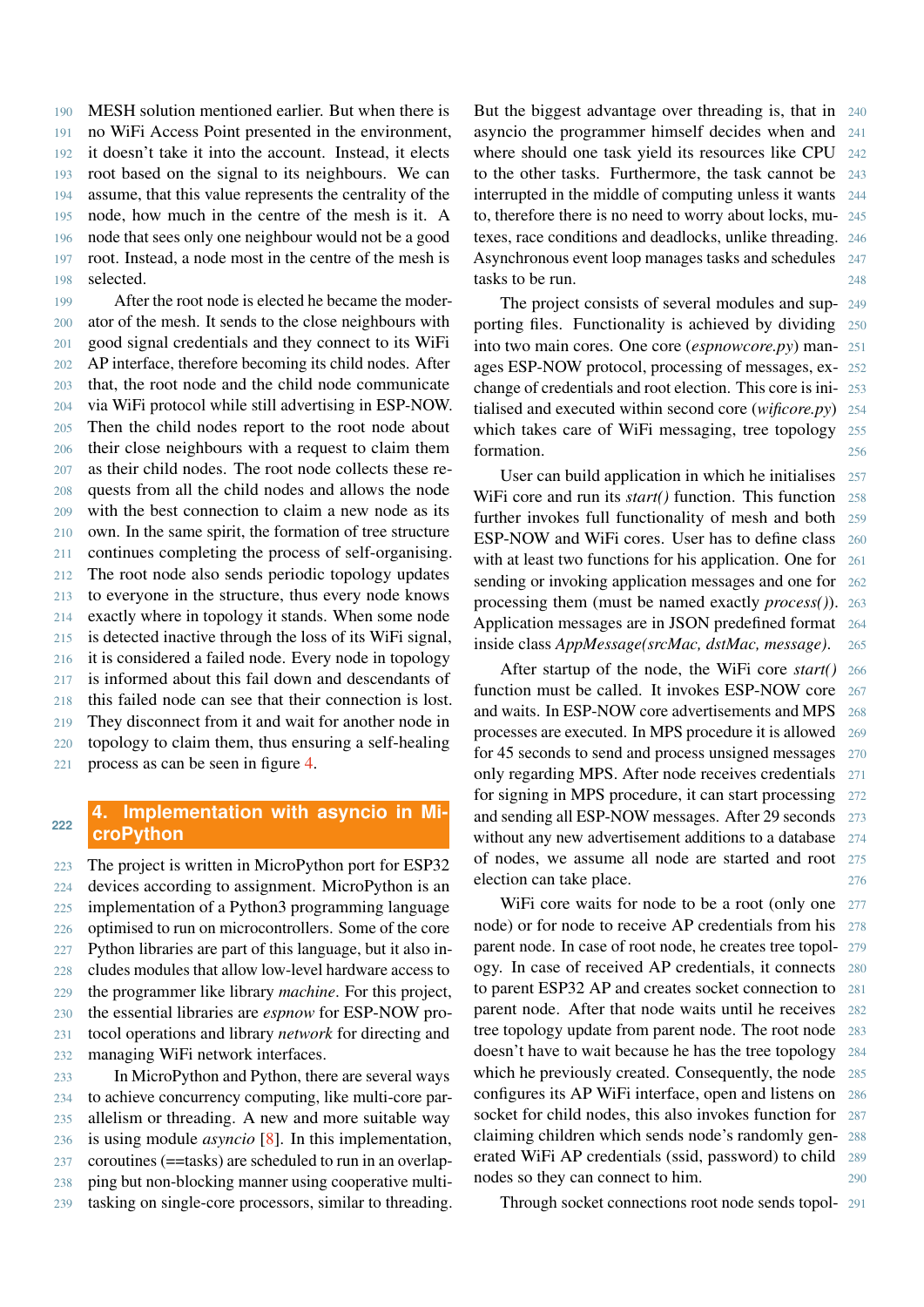<span id="page-4-0"></span>

**Figure 4.** Without WiFi AP, root is the most central node. If some node breaks down, everyone is informed and descendants nodes can be claimed by another node.

 ogy updates to his child nodes and they send it to their child nodes and so on, so every node in the mesh has the tree topology. When nodes receives new connec- tion from child node, it reports change to the root node in order to actualise the tree topology. The same occurs

 when child node fails down. When parent node fails down the node must hard reset itself, because socket in- terface has problem with terminating and creating new socket on same port for different parent node. With hard reset the node automatically (must be defined in *main.py*) starts anew and can be claimed by some new 303 parent.

 Messages in ESP-NOW protocol are packed with module *struct* into bytes to save space in the packet because ESP-NOW allows transmitting only 250 bytes in one message. On the other hand, WiFi packets are in JSON format for human readability and offer up to 1500 bytes, which was inspired by Painlessmesh im- plementation. The JSON format is also better for rep- resenting the topology hierarchy in topology updates. User-defined application is to use WiFi communica- tion with predefined JSON format. Due to ESP-NOW protocol still not being officially supported in MicroPy- thon it is not recommended to change the behaviour of ESP-NOW part of the program.

 Periodic advertisement updates in ESP-NOW pro- tocol are send every 5 seconds, but updates from other nodes are retransmitted further to the mesh only every 13 seconds to reduce the load in the network. The root node is elected after 29 seconds with no database changes with this equation:

$$
centrality = \sum_{x_i \in X} \frac{1}{\sqrt{|RSSI_{x_i}|}}.
$$
 (1)

323 WiFi topology updates are sent every 7 seconds. 324 Time constants are selected experimentally in a hope 325 that prime intervals are less likely to interfere with

one another to cause network overload or overload in 326 processing the messages with limits of ESP32 boards. 327

For message signing the HMAC library together 328 with the SHA256 hash function is used. The digest is 329 inserted behind the message to verify the source of the 330 message belongs to the same mesh network. 331

Some critical tasks are run using *try-exception* 332 command and exceptions are catched. Severe excep- 333 tions lead to machine hard reset and start of the node 334 anew in order to overcome failed coroutines and unde- 335 fined behaviour of the node. 336

# **5. Limitations and Drawbacks 337**

The LMK and PMK key for secure ESP-NOW com- 338 munication during MPS process of exchange signing 339 credential must be predefined in JSON configuration 340 file because these values has to be the same on both 341 devices. 342

WiFi AP of ESP32 boards support by default 4 343 nodes connected and can be improved up to 10 nodes 344 connected as child nodes. There can be by default 345 only 10 sockets open but this can be improved up to 346 32 sockets. Nevertheless, maximum number of child 347 nodes is 10 nodes. 348

WIFI AP and STA interface on ESP32 boards op- 349 erates on same WiFi channels. Therefore ESP-NOW 350 is on the same channel as well. This means that even 351 though there are several WiFi AP in the mesh, every- 352 one must operate on the same channel. When the mesh 353 is connected to the WiFi router, the mesh must be on 354 the same channel as WiFi router. According to the 355 standard 802.11g, the WiFi channel has speed up to 356 54 Mbps. Node periodically sends 52B of ESP-NOW 357 advertisements every 5 seconds and for every other 358 node also 52B every 13 seconds. Also 66B + 42B x 359 N of WiFi topology updates every 7 seconds are sent 360 to every child node, where N is count of node in the 361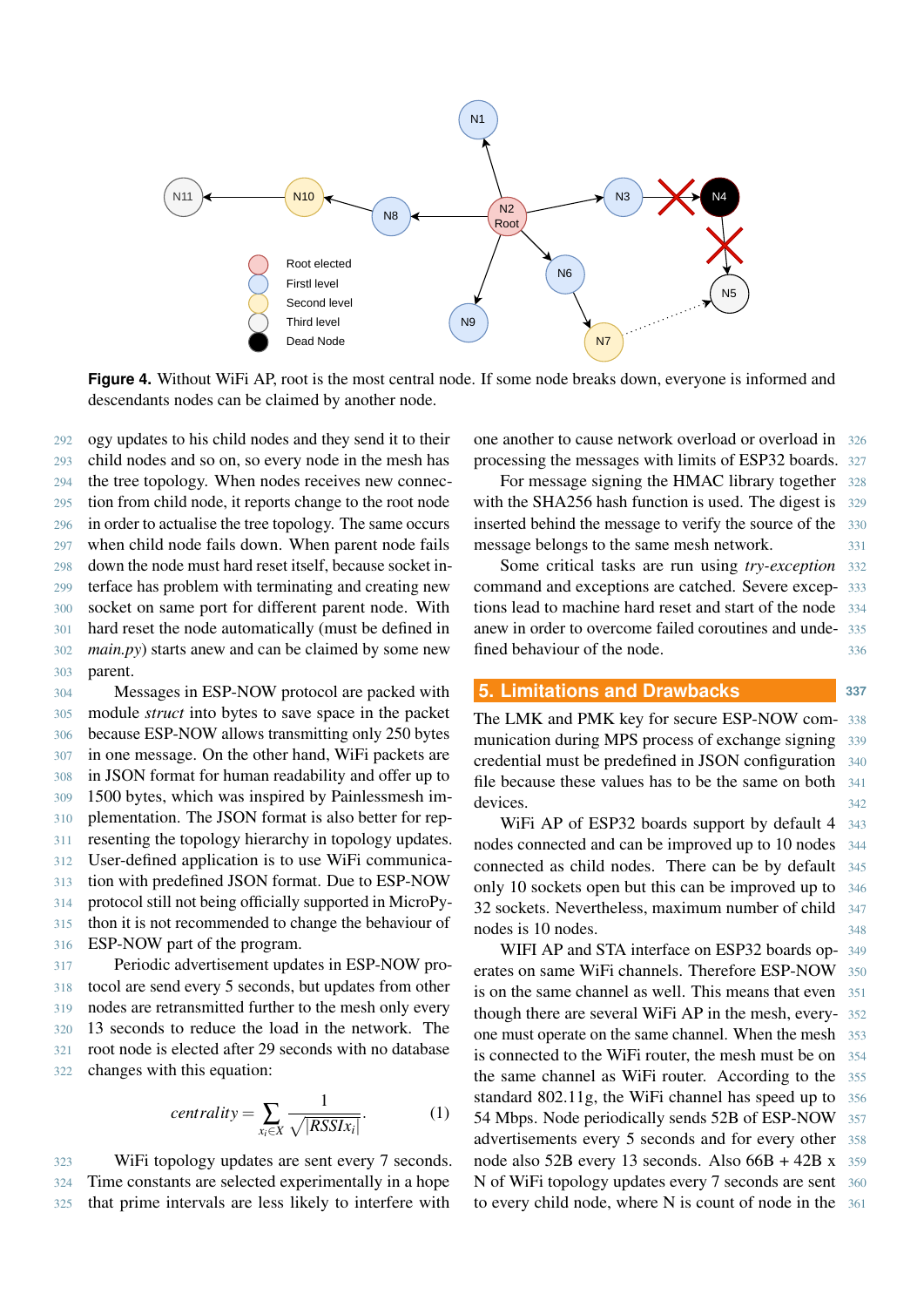362 mesh. The assignment defines at functionality on at  $363$  least 10 (N=10) nodes in the mesh therefore the bit 364 rate on the channel from all the nodes is as follows:

$$
rate = (52 * 12 + 52 * N * 4, 6) * N + ((66 + 42 * N) * 8, 5) * (N - 1)
$$

$$
rate = (624 + 239, 2N) * N + (561 + 257N)(N - 1)
$$

$$
rate = 67339B * 8 = 538712bpm = 8978bps
$$

 This values represents traffic on the mesh during runtime after the mesh is settled and working.. In the equation, there is not counted with MPS protocol, exchange of WiFi AP credentials to child nodes and update of topology when tree is changed. Additional traffic will appear with user application.

 On ESP3232-Buddy which have been provided by the company for development, there is byd default 64 KB of RAM available for MicroPython. The mesh takes about 50 KB of RAM. When importing a file in MicroPython it takes RAM memory in Heap and can lead to allocation errors. This can be overcome by pre-compiling files into .mpy files which reduces overhead while importing.

 Right now the root election is set statically be- cause there is a problem with WiFi scanning networks, which takes between 2 and 2,5 seconds. Even though in MicroPython WiFi scan is defined in another thread, in RTOS it runs in the same thread as receiving of incoming packets, therefore, it blocks the receiving. Currently there is an effort to reimplement MicroPy- thon port to be able to scan only one channel which would reduce blocking time to only 120 mili seconds. It would significantly reduce the number of dropped 389 packets.

 Because the problem with the scanning, the claim- ing of the child nodes with best signal was changed. In advertisements messages there was added TTL flag. And node can claim only nodes within the range using TTL flag.

 After 29 seconds of no new addition through MPS into the mesh, the root is elected which takes some amount of time. Then at worst every 7 seconds new layer of child is added. In total 29+7\*L seconds where L is the height of the tree. Be aware that connection to WiFi AP of parent node takes unknown amount of 401 time.

402 At the moment there haven't been any power con-403 sumption measurements to know how long can device 404 operate on battery, yet.

# **6. Conclusions <sup>405</sup>**

This paper discusses mesh networks and peeks into 406 the existing solutions in mesh networking on ESP32 407 microcontrollers. The proposed new mesh network 408 protocol is presented and its main goal is to create an 409 independent mesh network in environments both with 410 and without WiFi AP presence. It uses a combina- 411 tion of ESP-NOW proprietary protocol with broadcast 412 communication and WiFi protocol which uses unicast. 413

The implementation uses MicroPython with asyn- 414 cio library. Asyncio allows programmers to implement 415 concurrency in the non-blocking state with a lower 416 overhead than threading. The programmer also de- 417 cides and directs switching between tasks as he wants. 418 Therefore asyncio supports asynchronous I/O opera- 419 tions like waiting for and reading packets. 420

Our solution invents a new way for the root node 421 election in environments without WiFi AP. Therefore 422 our mesh network has always a root node and creates 423 a tree structure of nodes in the mesh. 424

This project can be used as a base layer for IoT sys- 425 tems. Programmers can develop their own application 426 that will operate on top of the mesh communication. 427 Mesh uses only WiFi and there is no need for new 428 transmitting technology thus ESP32 are affordable and 429 ideal devices for home or small projects. But ESP32 430 are also very versatile and MicroPython allows the 431 creation of complex projects. There is a need to con- 432 figure a key for security and desired WiFi credentials 433 for connecting the mesh to the Internet. 434

This project can be improved by adding a configu- 435 ration layer in form of a simple HTTP server. Instead 436 of manually configuring mesh in program file or JSON 437 configuration file and uploading to the node, this web- 438 server would allow setting and manual configuration 439 during run time. 440

#### **Acknowledgements <sup>441</sup>**

I would like to thank my supervisor Kamil Malinka 442 for his advice and guidance. Big thanks belong to 443 my technical supervisor Sergey Silnov from company 444 Espressif for his ideas and other useful input during 445 the development of this project. 446

#### **References <sup>447</sup>**

- <span id="page-5-0"></span>[1] Systems Espressif. *ESP32 Series Datasheet*. 448 [https://www.espressif.com/sites/](https://www.espressif.com/sites/default/files/documentation/esp32_datasheet_en.pdf) 449 [default/files/documentation/](https://www.espressif.com/sites/default/files/documentation/esp32_datasheet_en.pdf) 450 [esp32\\_datasheet\\_en.pdf](https://www.espressif.com/sites/default/files/documentation/esp32_datasheet_en.pdf). 451
- <span id="page-5-1"></span>[\[](https://docs.espressif.com/projects/esp-idf/en/latest/esp32/api-reference/network/esp_now.html)2] Systems Espressif. Esp-now. [https://docs.](https://docs.espressif.com/projects/esp-idf/en/latest/esp32/api-reference/network/esp_now.html) <sup>452</sup> [espressif.com/projects/esp-idf/](https://docs.espressif.com/projects/esp-idf/en/latest/esp32/api-reference/network/esp_now.html) 453